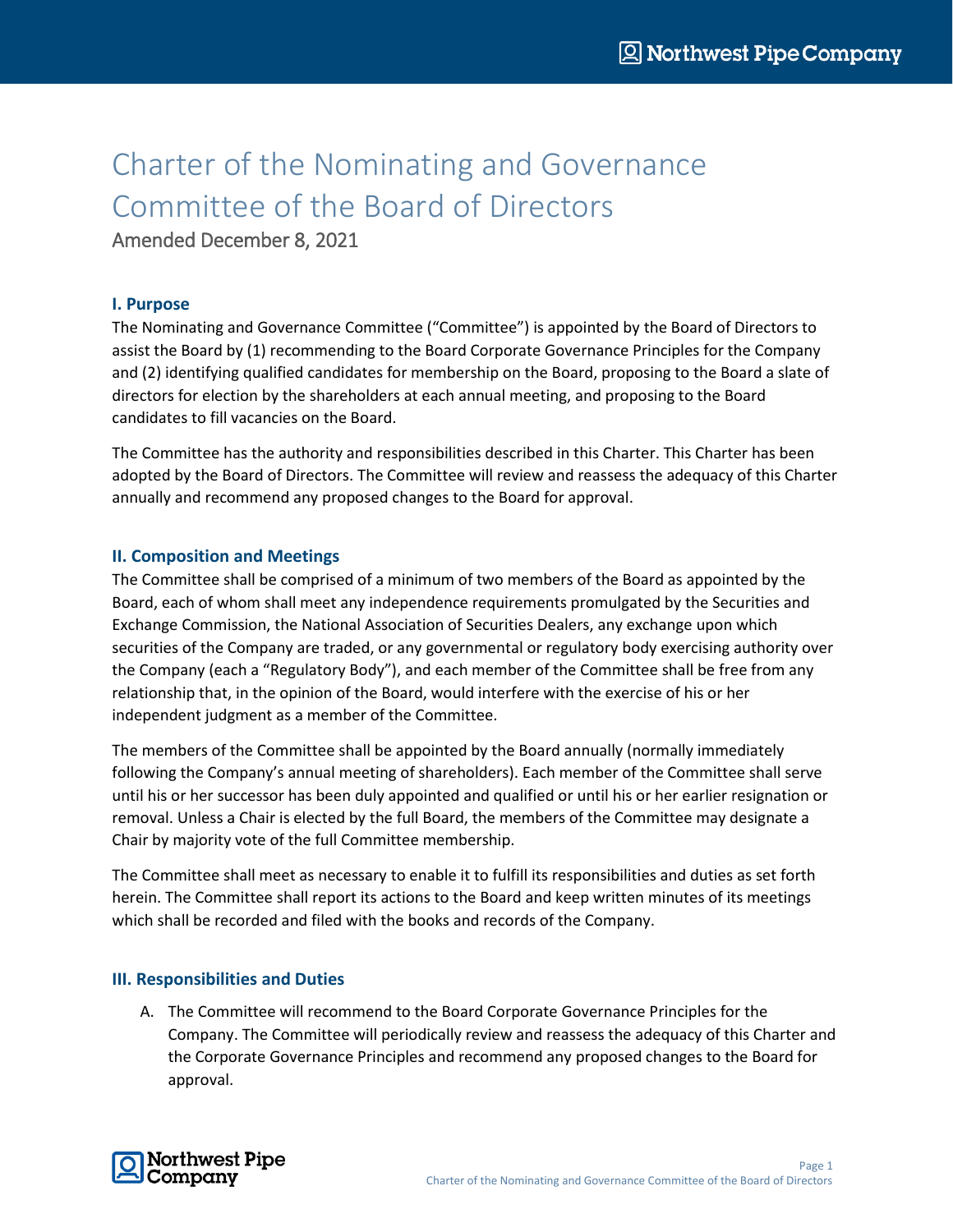- B. The Committee will recommend criteria for membership on the Board including, but not limited to, diversity, business experience, age, occupation, skills, independence, and other board memberships of the candidate. All candidates for election to the Board shall be individuals of character, integrity, and honesty.
- C. The Committee will identify, review the qualifications of, and recommend nominees to the Board for election as members of the Board of Directors, consistent with criteria approved by the Board. The Committee will also identify and propose to the Board candidates to fill vacancies on the Board.
- D. The Committee will, each year, recommend to the Board for its approval a slate of nominees for election to the Board at the Annual Meeting of Shareholders, consistent with the criteria approved by the Board in III.B. above, and including the number of meetings attended and the level and quality of participation and value of continuity and knowledge of the Company gained through Board experience.
- E. The Committee will review all shareholder proposals submitted to the Company (including any proposal relating to the nomination of a member of the Board) and the timeliness of the submission thereof and recommend to the Board appropriate action on each such proposal.
- F. The Committee will have authority to retain any search firm used to identify director candidates, including sole authority to approve the search firm's fees and other retention terms. The Committee will also have authority to obtain advice and assistance from internal or external legal, accounting or other advisors.
- G. The Committee will recommend a policy to the Board regarding rotation of all Board Committee members and chairmen. In addition, the Committee will at least annually recommend membership for all Board Committees, considering member qualifications, appointments and removals, Committee chairman appointments, and rotation of Committee members (normally immediately following the Company's annual meeting of shareholders).
- H. The Committee will at least annually nominate officers for election by the Board (normally immediately following the Company's annual meeting of shareholders).
- I. Review the Company's succession planning for all officers and other senior positions viewed as key by management and the Committee.
- J. The Committee will monitor and liaise with the Board on any director qualifications or resignation issues, including but not limited to: change in professional affiliation or status and director performance.
- K. The Committee will review the Code of Business Conduct and Ethics applicable to directors, officers and employees and disclose any waivers of the Code for executive officers and directors.
- L. The Committee will review the Code of Ethics for Senior Financial Officers and disclose any waivers of the Code.
- M. The Committee will periodically review and reassess the adequacy of the Insider Trading Policy and the Stock Ownership Policy and recommend any proposed changes to the Board for approval.
- N. The Committee will make regular reports to the Board.